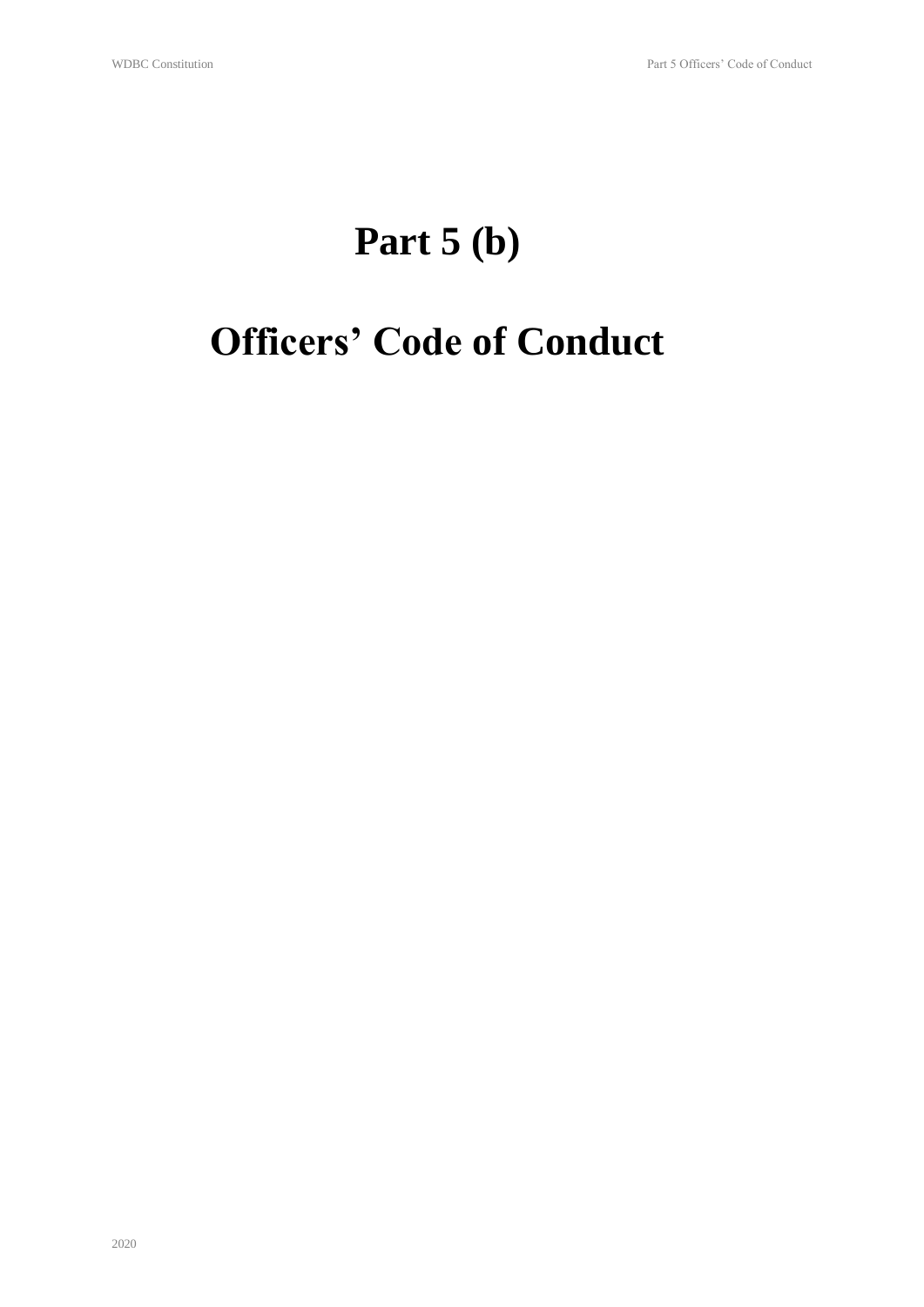# **Conduct in Local Government**

This is intended to assist and guide officers in their dealings with the public and is in no way intended to reflect any lack of confidence in their honesty or integrity.

## **1. General**

The public are entitled to demand of Local Government Officers conduct of the highest standard and public confidence in their integrity would be shaken were the least suspicion, however ill-formed, to arise that they could in any way be influenced by improper motives.

The off-duty hours of employees are their personal concern but they should not subordinate their duty to position where their duty and their private interest conflict. The Council should not attempt to preclude employment from undertaking additional employment, but any such employment must not, in the view of the Council conflict with, or react detrimentally to, the Council's interest, or in any way weaken public confidence in the conduct of the Council's business.

Employees should not be called upon to advise any political group of the employing Council either as to the work of the group or as to the work of the Council neither shall they be required to attend any meeting of any political group.

It is expected that employees of the Council fulfil the duties specified in their Contract of Employment and Job Description.

As breaches of these rules and standards of conduct may result in various forms of disciplinary action which can, in extreme cases, result in termination of employment, it is necessary that guidance should be given regarding such matters. It is not possible in this document to define all acts of misconduct or incapability which could lead to disciplinary action.

## **2. Business gifts and hospitality**

As a general policy the Authority does not believe that giving and receiving gifts is appropriate to the efficient conduct of its business. There are, however, limited exceptions to this policy.

# **3. Receipt of gifts**

Any employee who is given a gift of any sort by a business contact, e.g. customer, supplier, etc (actual or potential) must disclose the fact of the gift and its nature to his or her immediate superior, and the Monitoring Officer.

If the Council decides that the gift might constitute a bribe or other inducement the employee will be required to give the gift to their Line Manager who will return it to the donor with a suitable covering letter.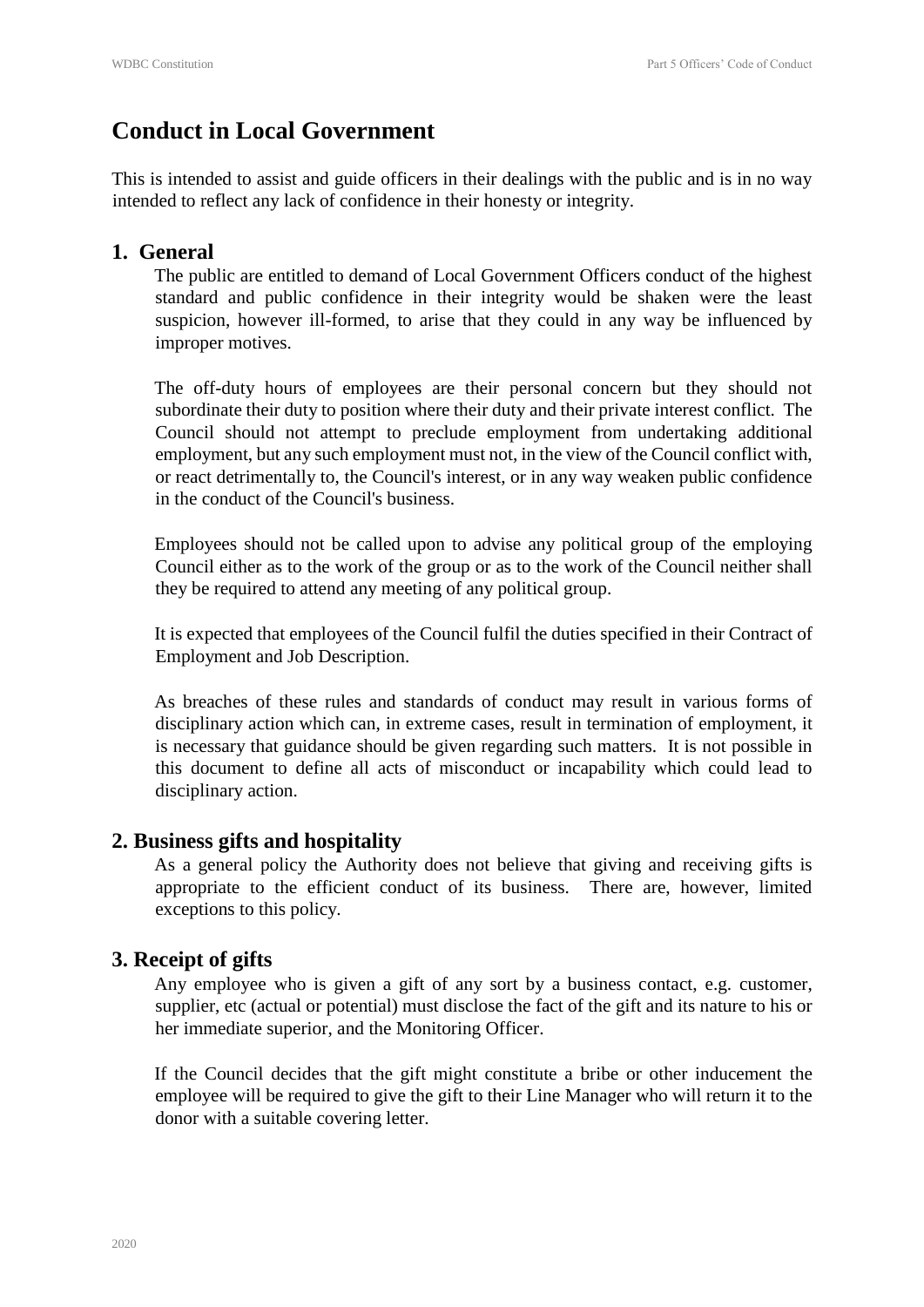In other instances the employee will be required to return the gift to the donor with a polite note explaining the Council's policy.

In exceptional cases, for example, where the Council decides that the gift was made as a token of the donor's gratitude for a service carried out to a very high standard, the recipient will be allowed to retain the gift.

Promotional gifts such as stationery which are not of significant value (eg calendars, diaries, tape measures and similar articles of use in the office) are exempt from this policy and need not be disclosed. However, employees are reminded that since such gifts are sent only to a limited number of employees they should be distributed to other employees where appropriate.

Small gifts are acceptable where the officer concerned and also, perhaps, the officer's spouse, are personal friends of the donor and where refusal would be regarded as churlish. In such cases, however, whilst the gift might be accepted, a letter should be sent by the officer concerned to the donor explaining the problems of accepting such a gift.

Failure to disclose gifts will constitute a disciplinary offence which will be handled in accordance with the Council's formal disciplinary procedure. If the gift in question was of significant value and, for example, the recipient is in a position to influence business dealings with the donor, the offence may be treated as gross misconduct.

If there is any doubt about whether a gift may be accepted, the gift should be politely and tactfully refused.

## **4. Giving gifts**

While it is not the Council's policy to offer gifts to suppliers, customers, etc, the Council recognises that on occasions this may be necessary; for example when someone carries out work on a voluntary basis or for a nominal fee. Equally it may be decided that a gift would be appropriate if a service has been carried out in an exceptional manner.

In such a case employees should put the request in writing to their Line Manager stating:

- who the gift is for
- why it should be given
- the nature of the gift
- its approximate value

Employees who send gifts which have not been approved in accordance with this procedure will not be reimbursed with the cost of the gift. Further, such action may, depending on the circumstances, be treated as a disciplinary offence which will be dealt with under the formal disciplinary procedure.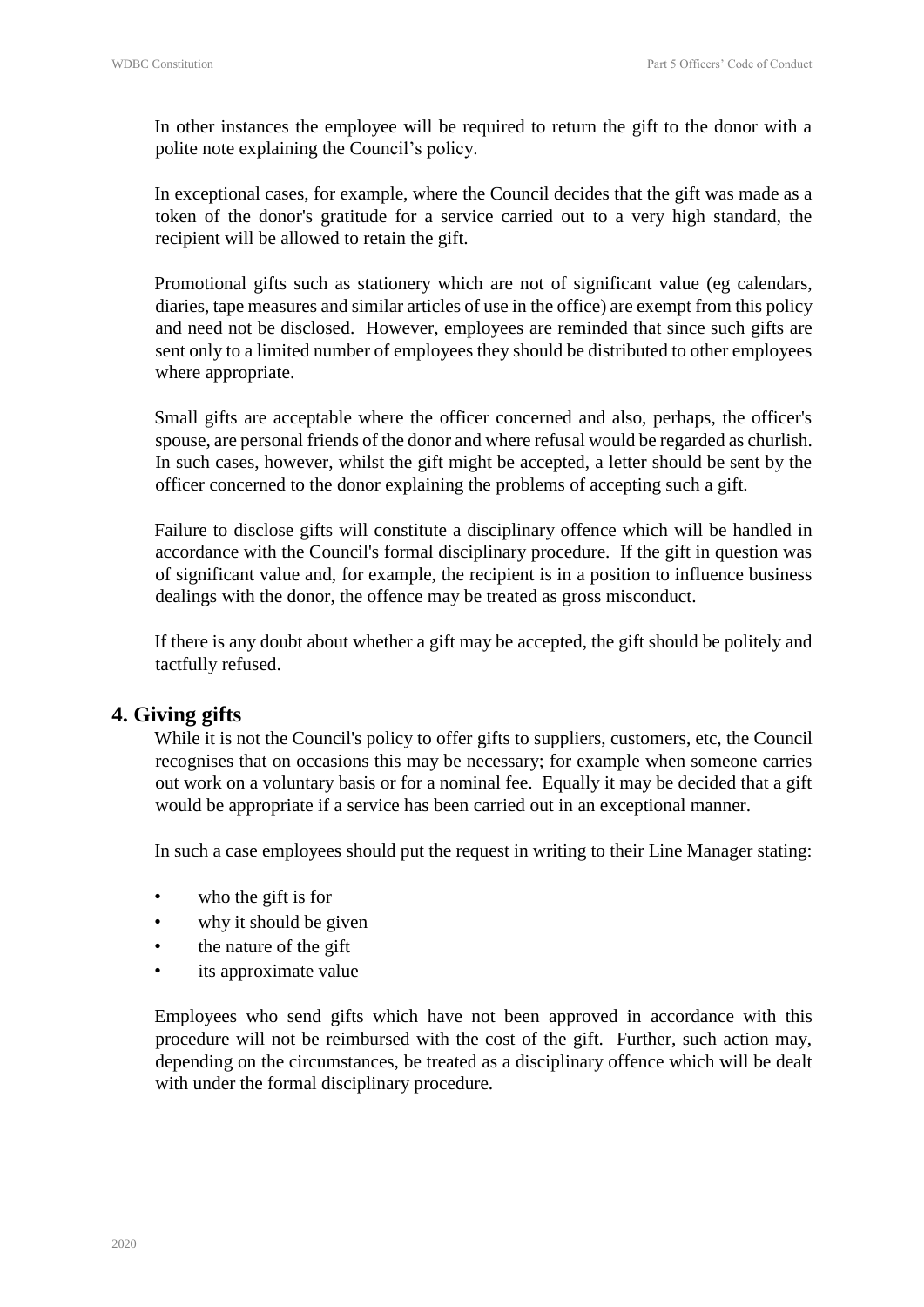# **5. Hospitality**

There can be little doubt that the acceptance of gifts or hospitality by officers from persons who have, or may seek to have, dealings with the Council would be viewed by the public with grave suspicion and would make the officer concerned and the Council extremely vulnerable to criticism.

Employees should only accept offers of hospitality, including invitations to functions, meals and site visits, if there is a genuine need to impart information or represent the local authority.

Offers to attend purely social or sporting functions should be accepted only when these are part of the life of the community or where the Council should be seen to be represented. It should be properly authorised and recorded.

The following are examples of hospitality which are acceptable and those which are not; this list is not exhaustive or exclusive.

#### **6. Acceptable**

Invitations to attend functions where the person represents the Council or to functions attended by virtue of a professional position.

Some hospitality offered by other non-commercial bodies, eg other councils.

A working lunch of a modest standard provided to enable the parties to continue to discuss business, eg sandwiches/buffet lunch.

## **7. Unacceptable**

#### Holidays

Personal invitations to evenings out with representatives of a company or a firm which has dealings with the Council.

Offers of hotels and theatre tickets.

Officers would be well advised to keep a note of any gift or hospitality given or accepted, and the occasion relating thereto. Any hospitality given by officers should be justified as in the public interest. It should be on a scale appropriate to the occasion; extravagance should be avoided.

In all cases, reference should be made to a Senior Officer, who will in turn, if necessary, discuss the matter with the Head of Paid Service or Monitoring Officer. Any hospitality must be disclosed to the Monitoring Officer.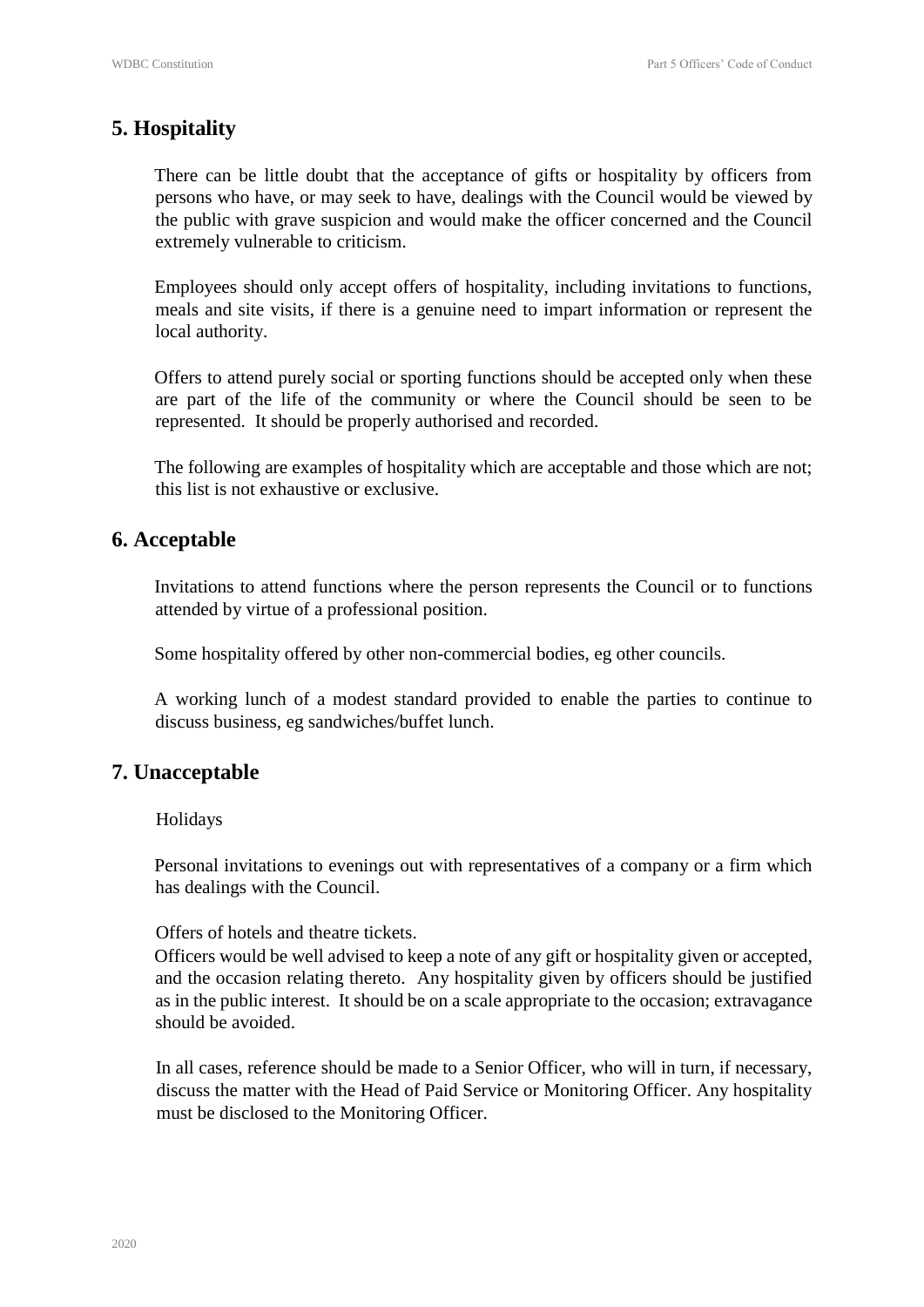#### **8. Other employment**

Officers should be aware of the undesirability of undertaking outside work for payment and any matter within the scope of their official duties, or within the scope of the activity of their Department, or a related Department. Thus, for example, Planners/Environmental Health Officers should not prepare for payment plans or other documents in connection with applications for Planning Permission, Building Consent, or in connection with an application for an Improvement Grant for a third party.

Similarly, officers should not normally engage in any business transactions at preferential rates with any business or organisation with whom they are required to have official dealings in similar activities.

Officers at all levels are required to avoid getting into a position of conflict by undertaking outside work, whether paid or unpaid. It is considered that a conflict arises where an employee is to be paid by a member of the public or any outside organisation or body for work which is in any way directly or indirectly connected with the scope of his/her official duties or those of his/her Department. This must be construed widely because the important feature should be whether or not the public could gain the impression that some benefit could accrue to the applicant by reason of the member of staff's involvement in the transaction.

This should not prevent staff from undertaking work occasionally for a friend or relative but in those circumstances the Senior Officer should be informed, and the person concerned should take no part in discussions of or activity related to any approval or disapproval required or issued.

Again, in cases of doubt staff should discuss the matter with a Group Manager who will, if necessary, consult the Head of Paid Service.

#### 9. **Use of confidential information**

There is comparatively little confidential information of a general nature because in general most matters are discussed in open Committee. Nevertheless, staff should be extremely careful in case of a conflict of interest arising over the use of information prior to its being made generally available.

Information which is of a kind which employees could use to their own profit could arise anywhere in the wide range of functions performed by local authorities, but the risks are especially great in land use, planning and in the award of contracts. The basic safeguards against misuse of information are the general ones of honesty of the individual and the maximum openness in the conduct of business.

When in doubt staff should err on the side of caution, and not disclose or use any information, but should ask a relevant Senior Officer as to the extent to which the information enquired about may be disclosed.